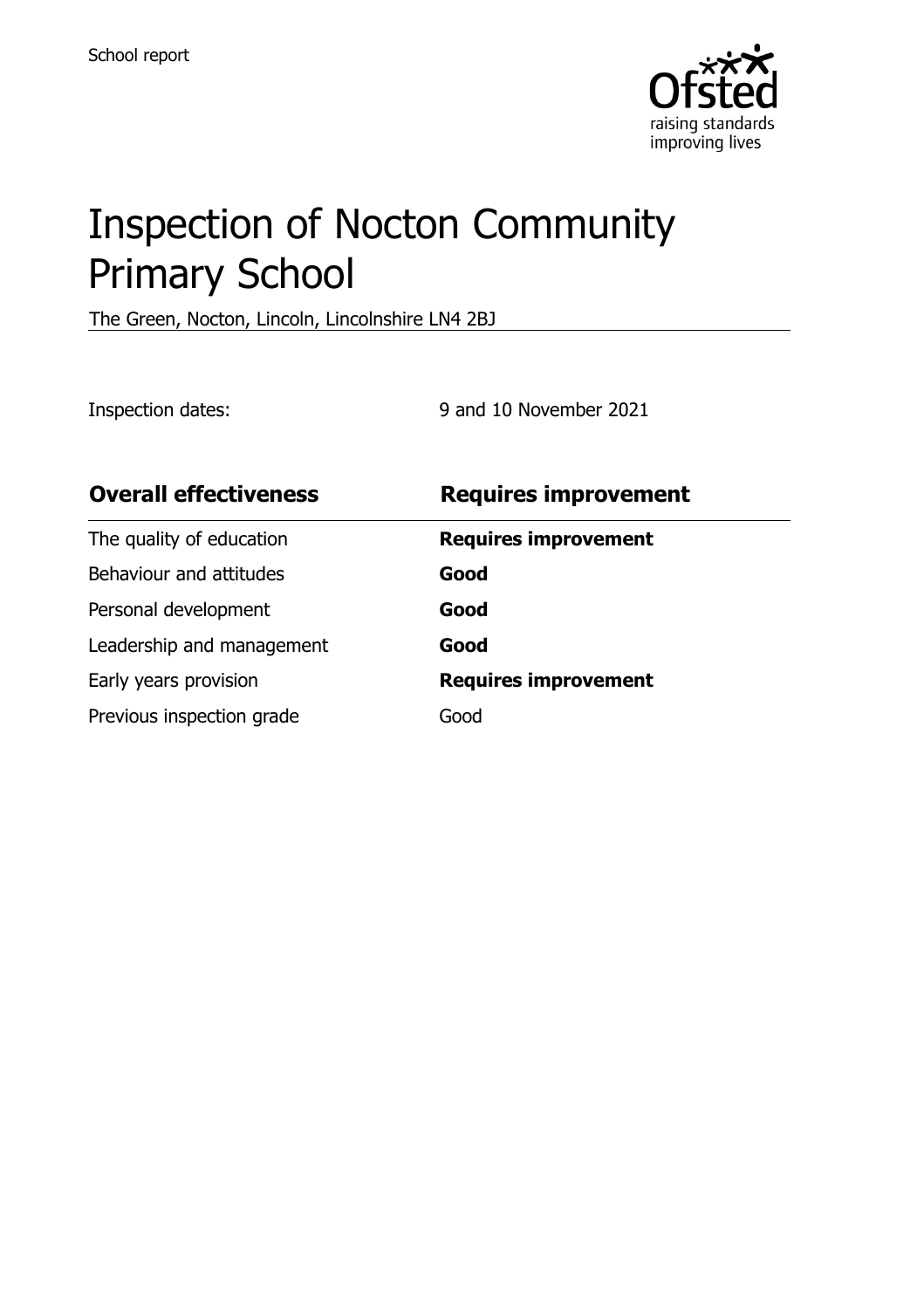

## **What is it like to attend this school?**

Nocton Primary School is a happy place. Relationships between pupils and staff are positive. Pupils, staff and parents told the inspector that it is 'like a family'.

Pupils are polite, courteous and respectful. They know that they can use the 'checkin boxes' if they have something to celebrate, or have a worry or concern. Pupils know that they can talk to an adult at any time.

Behaviour is highly positive. Bullying is very rare. Pupils know the forms that bullying can take. They know what to do if it occurs. Pupils know that leaders would help them if they became victims of bullying.

Pupils enjoy the roles that they undertake in school. They are proud to be well-being warriors, school councillors and Makaton champions.

Pupils work hard during lessons. They listen carefully to their teachers and follow instructions quickly.

Some parts of the school's curriculum are not yet planned well enough by staff. In some subjects, curriculum plans do not set out clearly enough what pupils should learn in each year group. This is not helping pupils to acquire and build their knowledge and understanding in these subjects in a systematic way.

#### **What does the school do well and what does it need to do better?**

There are inconsistencies in the way that the curriculum is planned. Some subjects, including mathematics and physical education (PE), are well sequenced. They set out what pupils should know and remember. Plans in other subjects have been changed several times and have become overcomplicated. They do not make clear enough the most important things that pupils should learn.

In the early years the curriculum is not well sequenced. It does not set out precisely what children will learn in the different areas of learning during their time in the early years. This is limiting the extent to which children are developing their skills and knowledge across the early years curriculum. Leaders are at an early stage of addressing this.

Reading is taught well. A new programme for teaching phonics has recently been introduced. This sets out the sounds that pupils should know and by when. All teachers have received appropriate training in how to implement the approach. Phonics is taught consistently well. Pupils' reading books help them to practise the sounds that they have learned.

Pupils enjoy reading. They read a wide range of books. They talk knowledgeably about their favourite authors. They say that school has a wide range of books for them to read.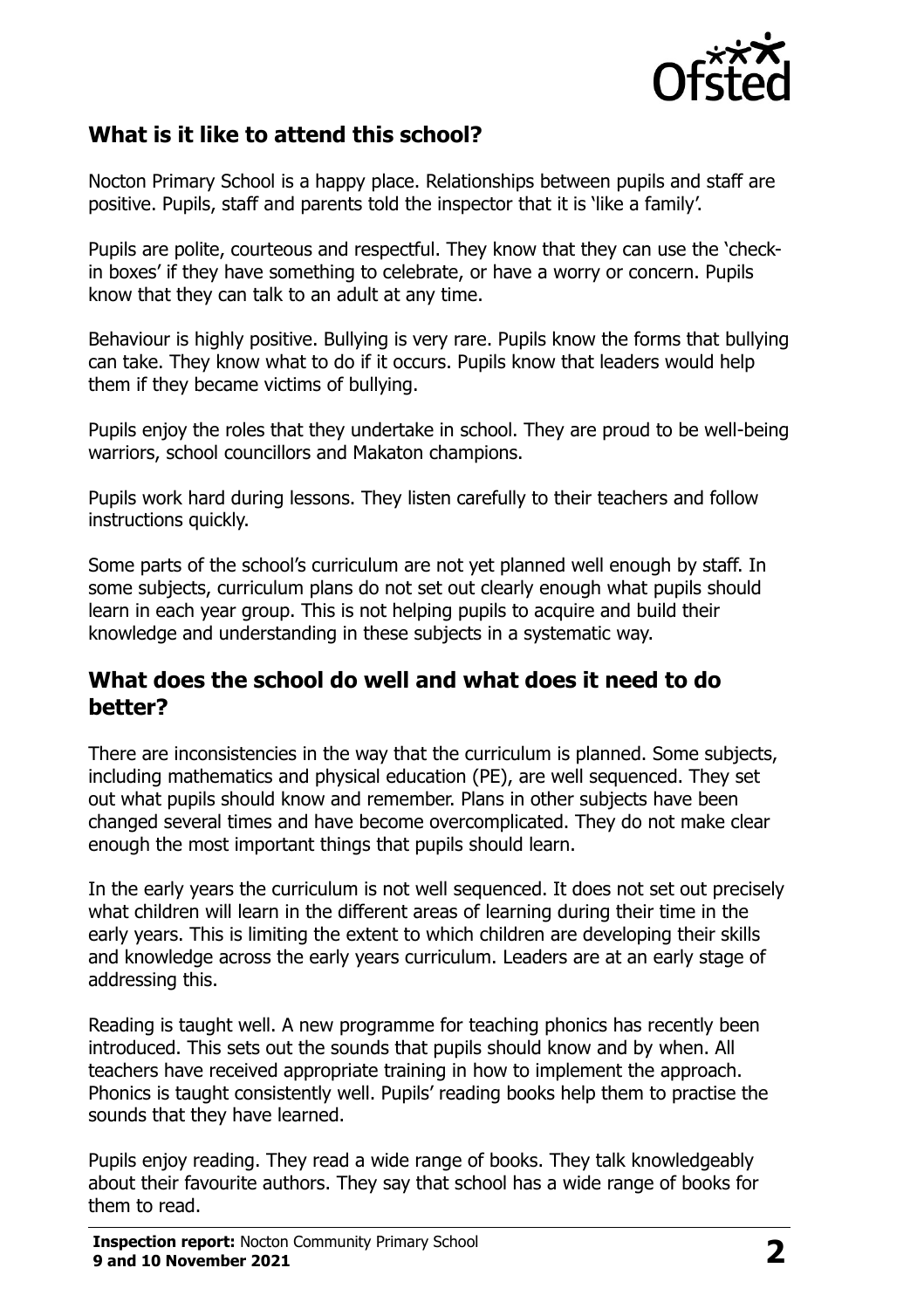

Pupils with special educational needs and/or disabilities (SEND) get the help they need to learn the curriculum. The special educational needs and disabilities coordinator (SENDCo) regularly checks to make sure that the help pupils with SEND receive is appropriate in meeting their needs.

Pupils are well prepared for life in modern Britain. Leaders make sure that pupils from the school develop 'broad horizons'. Pupils learn about their local community. They learn about people and places in Britain and from across the world. At the time of the inspection, pupils were meeting people from different workplaces as part of a careers week.

Senior leaders have a thorough understanding of what is working well in the school and what needs to improve. The school benefits from being part of The Spires Federation. Senior leaders have learned from the experience of other schools within the federation, which has helped them in planning their new curriculum offer. While this is at an early stage, there is good capacity to bring around the improvements that are needed. This is evident in the way that the reading curriculum has been developed and the effective support provided for pupils with SEND.

Most governors are new to post. They bring a wide set of skills and experience. The governing body challenges leaders effectively. Governors have quickly developed a good understanding of their safeguarding responsibilities. They make sure that additional funds are used well.

The local authority has an accurate view of the school. It recognises the recent improvements that have been made following a period of decline. It shares the inspectors' view that the school is well placed to bring around the improvements that are needed.

# **Safeguarding**

The arrangements for safeguarding are effective.

Keeping pupils safe is the school's highest priority. Staff get regular training. They know what they need to look out for to keep children safe.

Leaders record in detail any safeguarding concerns that they may have. The records are reviewed regularly so that leaders maintain a clear oversight of safeguarding cases. This enables them to respond appropriately to any further concerns that may arise. Leaders deal with concerns quickly. They work well with other agencies to make sure that pupils get the help that they need.

Pupils know how to stay safe. They know what to do if they have a worry or concern. They are confident that they will get support if they need it.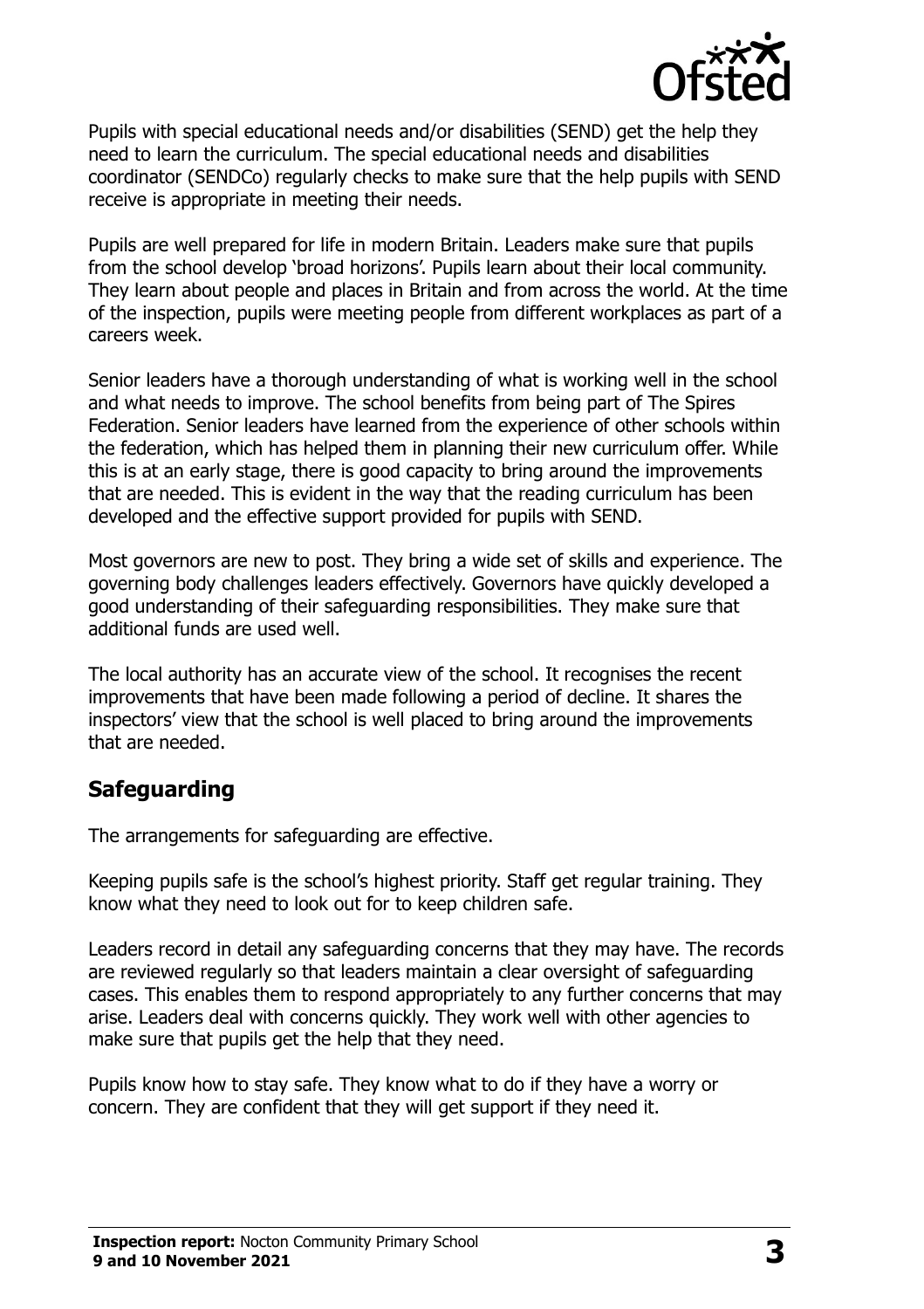

# **What does the school need to do to improve?**

#### **(Information for the school and appropriate authority)**

- The school's curriculum for key stages 1 and 2 does not make clear enough the most important things that pupils should know and remember in most subjects. This means that pupils are not consistently gaining the key knowledge that leaders want them to learn. Leaders should ensure that the curriculum for key stage 1 and key stage 2 sets out the precise things that pupils are expected to know at each stage of their education across all subjects. This will support pupils in being able to amass the knowledge that is expected by leaders by the time they leave the school.
- The early years curriculum is not well sequenced across the seven areas of learning. It does not set out what children will learn and do at each point of their time in the early years. This means that children do not do as well as they could. Leaders should ensure that the early years curriculum is well sequenced across all the areas of learning and sets out what children should know and do from preschool to the end of the Reception Year.

## **How can I feed back my views?**

You can use [Ofsted Parent View](http://parentview.ofsted.gov.uk/) to give Ofsted your opinion on your child's school, or to find out what other parents and carers think. We use information from Ofsted Parent View when deciding which schools to inspect, when to inspect them and as part of their inspection.

The Department for Education has further quidance on how to complain about a school.

If you are the school and you are not happy with the inspection or the report, you can [complain to Ofsted.](http://www.gov.uk/complain-ofsted-report)

## **Further information**

You can search for [published performance information](http://www.compare-school-performance.service.gov.uk/) about the school.

In the report, '[disadvantaged pupils](http://www.gov.uk/guidance/pupil-premium-information-for-schools-and-alternative-provision-settings)' refers to those pupils who attract government pupil premium funding: pupils claiming free school meals at any point in the last six years and pupils in care or who left care through adoption or another formal route.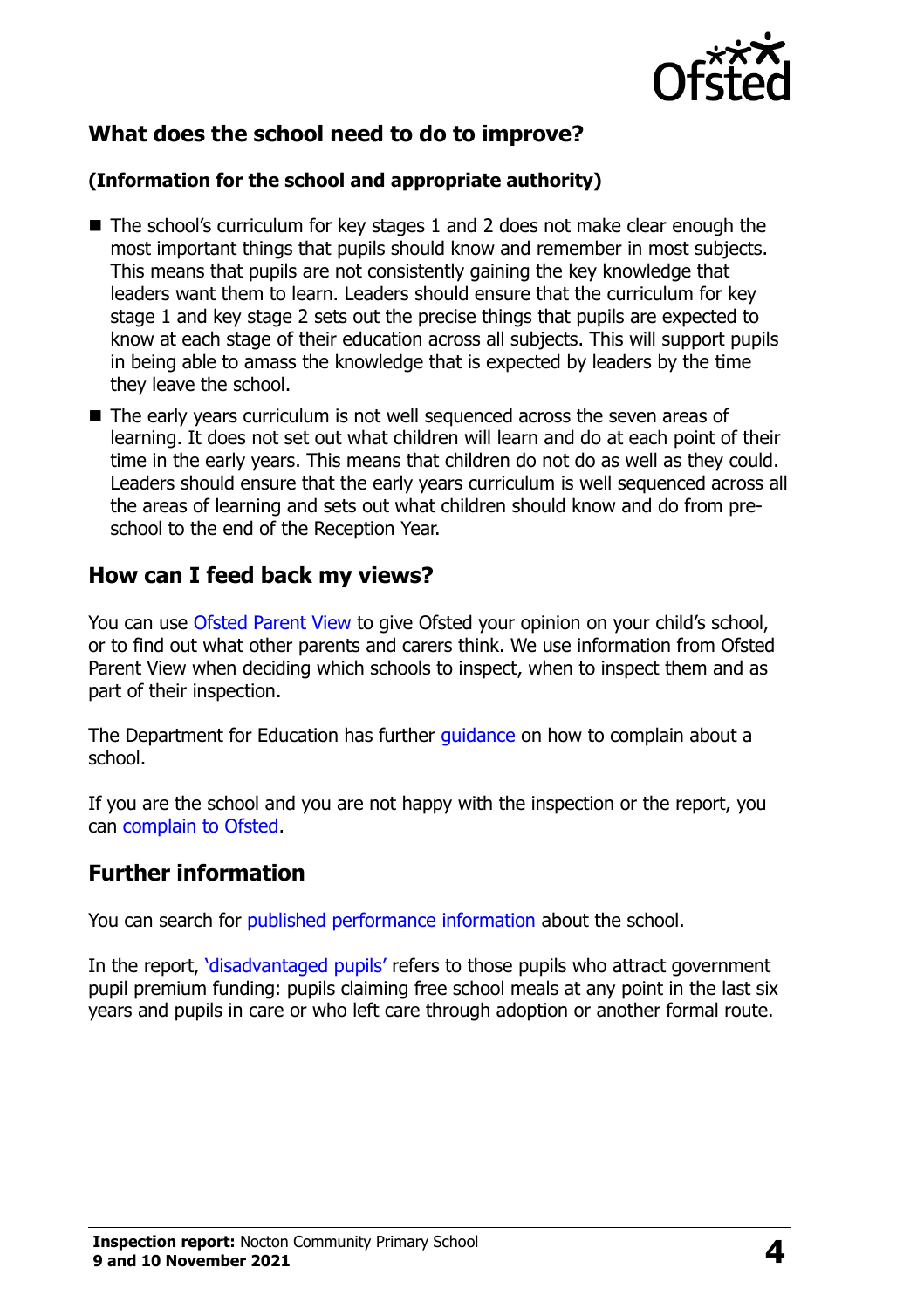

# **School details**

| Unique reference number             | 120383                                                              |
|-------------------------------------|---------------------------------------------------------------------|
| <b>Local authority</b>              | Lincolnshire                                                        |
| <b>Inspection number</b>            | 10200246                                                            |
| <b>Type of school</b>               | Primary                                                             |
| <b>School category</b>              | Maintained                                                          |
| Age range of pupils                 | 3 to 11                                                             |
| <b>Gender of pupils</b>             | Mixed                                                               |
| Number of pupils on the school roll | 37                                                                  |
| <b>Appropriate authority</b>        | The governing body                                                  |
| <b>Chair of governing body</b>      | Andrew Hancy                                                        |
| <b>Executive Headteacher</b>        | Courtenay Walls                                                     |
| Website                             | www.spiresfederation.co.uk                                          |
| Date of previous inspection         | 3 October 2018, under section 8 of the<br><b>Education Act 2005</b> |

# **Information about this school**

- Since the last inspection, the school has started to admit three-year-old children on a part-time basis.
- The school uses no alternative provision.

# **Information about this inspection**

The inspectors carried out this inspection under section 5 of the Education Act 2005.

- This was the first routine inspection the school received since the COVID-19 pandemic began. Inspectors discussed the impact of the pandemic with school leaders and have taken that into account in their evaluation.
- **Inspectors held meetings with the headteacher, deputy headteacher, curriculum** leaders, the SENDCo and the early years leader.
- Inspectors did deep dives in four subjects: reading, mathematics, history and PE. For each deep dive, inspectors met with the subject leaders, looked at curriculum plans, visited a sample of lessons, spoke to teachers, spoke to some pupils about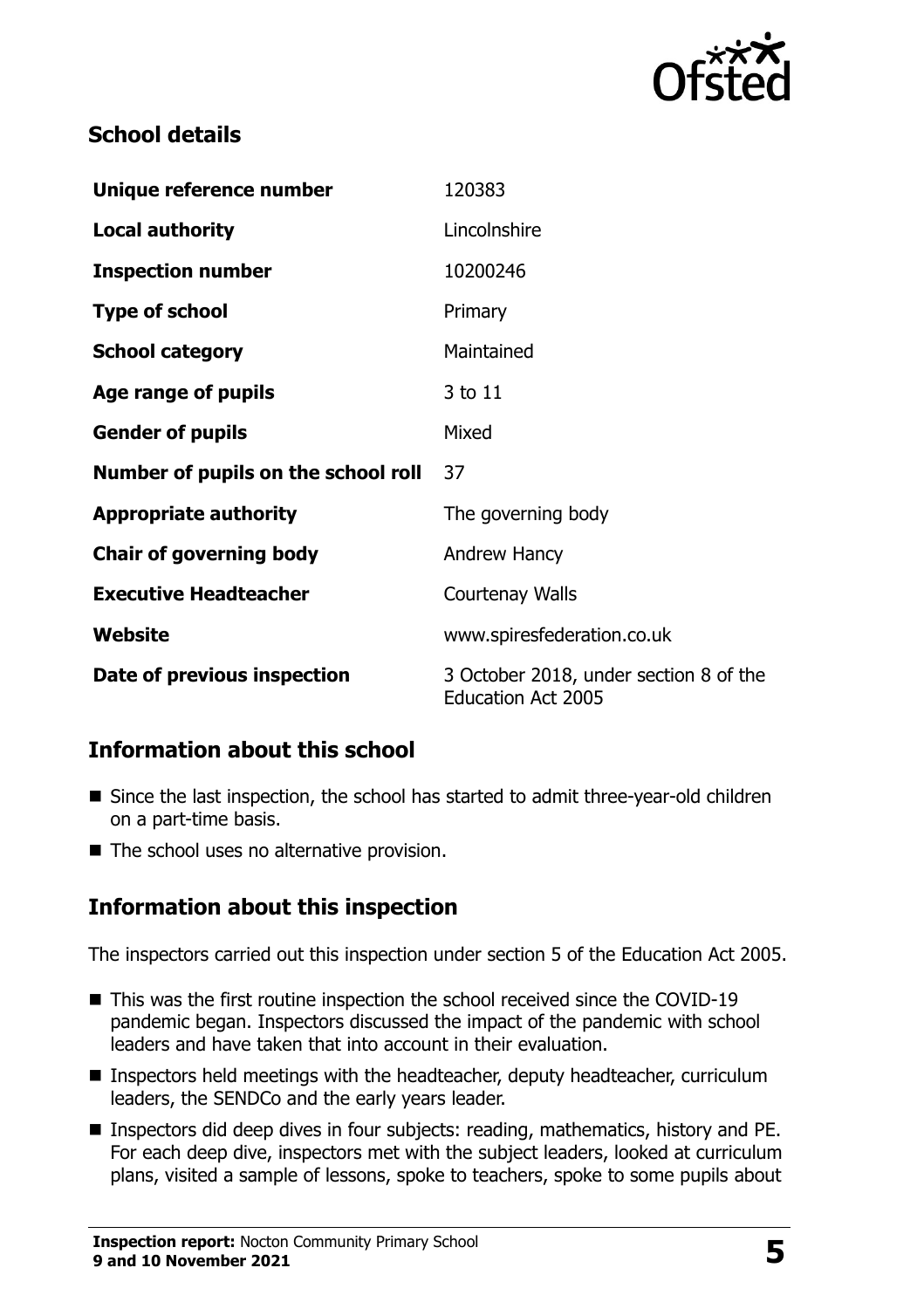

their learning and looked at samples of pupils' work. Inspectors also looked at curriculum plans and spoke to leaders about some other subjects.

- $\blacksquare$  The lead inspector met with four governors, including the chair of the governing body. He also met with a representative of the local authority.
- Inspectors took account of the 15 responses to the Ofsted Parent View survey and 11 written comments from parents. An inspector spoke informally to parents outside the school.
- **Inspectors met with safeguarding leaders. They reviewed school documents** relating to safeguarding, attendance and governance.

#### **Inspection team**

Vic Wilkinson, lead inspector **Her Majesty's Inspector** 

Vondra Mays **Vondra Mays Vondra Mays Ofsted Inspector**